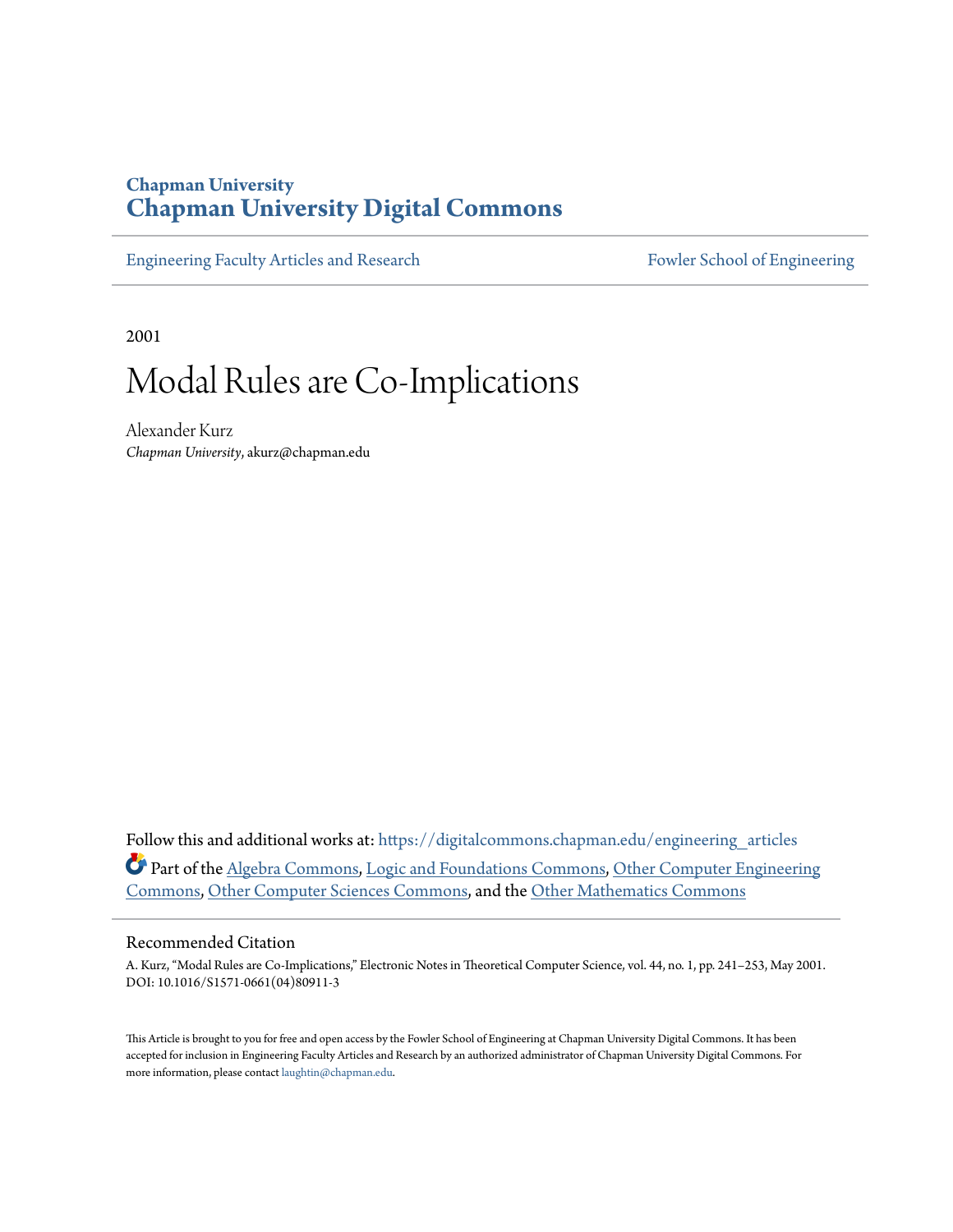### Modal Rules are Co-Implications

#### **Comments**

This article was originally published in *Electronic Notes in Theoretical Computer Science*, volume 44, number 1, in 2001. [DOI: 10.1016/S1571-0661\(04\)80911-3](https://doi.org/10.1016/S1571-0661(04)80911-3)

# Creative Commons License<br> **COOSO**

This work is licensed under a [Creative Commons Attribution-Noncommercial-No Derivative Works 3.0](https://creativecommons.org/licenses/by-nc-nd/3.0/) [License.](https://creativecommons.org/licenses/by-nc-nd/3.0/)

#### **Copyright**

Elsevier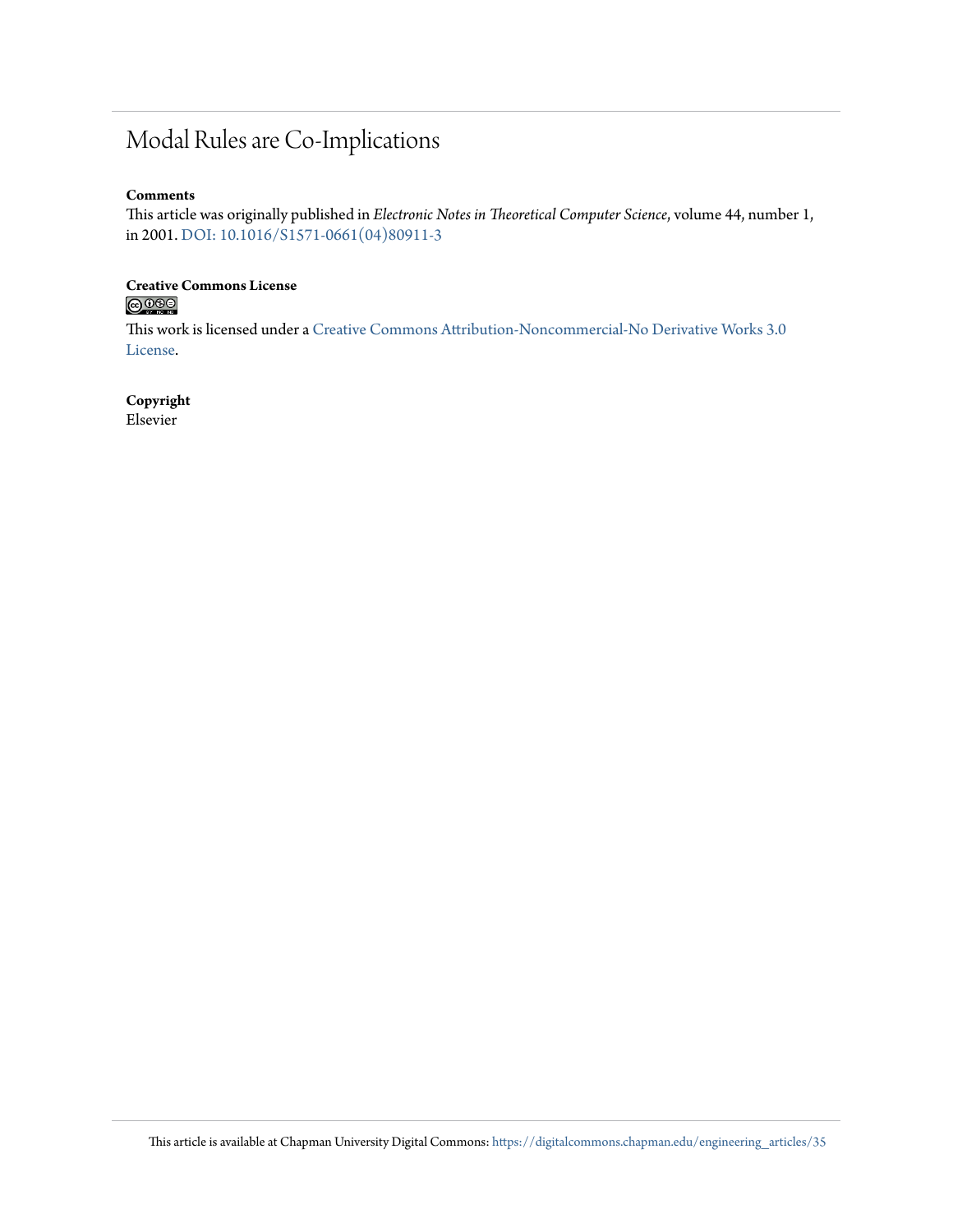## Modal Rules are Co-Implications

Alexander Kurz

*CWI, P.O.Box 94079, NL-1090 GB Amsterdam, The Netherlands*

### **Abstract**

In [13], it was shown that modal logic for coalgebras dualises—concerning definability equational logic for algebras. This paper establishes that, similarly, modal rules dualise implications:It is shown that a class of coalgebras is definable by modal rules iff it is closed under H (images) and  $\Sigma$  (disjoint unions). As a corollary the expressive power of rules of infinitary modal logic on Kripke frames is characterised.

### **1 Introduction**

The investigation of the relationship of modal logic and coalgebras is motivated by coalgebras being a generalisation of transition systems. A first major achievement was Moss'paper [15] on 'coalgebraic logic'where it was shown how to formulate a modal logic for  $\Omega$ -coalgebras depending in a canonical way on the functor  $\Omega$  : **Set**  $\rightarrow$  **Set**. Since then, modal logics as a specification language for coalgebras have been investigated in a number of papers, e.g.  $[17,18,12,10,9,5,16]$ . On the other hand, it is also interesting to apply categorical and (co)algebraic tools in order to obtain new insights in modal logic. For example, it was shown in [13] that one can characterise the expressive power of infinitary modal logics on Kripke frames by dualising the proof of Birkhoff's variety theorem (which, in turn, characterises the expressive power of equational logic on algebras). Here, we continue this line of research.

We start from the correspondence between implications  $\bigwedge_{i \in I} t_i = t'_i \to s =$ <br>La set or class, and algebras. The classical result on implicationally defins', I a set or class, and algebras. The classical result on implicationally defin-<br>able classes is due to Banaschewski and Herrlich [3] (see also Wechler [20]). A able classes is due to Banaschewski and Herrlich [3] (see also Wechler [20]): A class of algebras is implicationally definable iff it is closed under subalgebras and products (and isomorphisms).

Similarly to [13], our aim here is to use the duality of algebras and coalgebras to prove a dual of this theorem for coalgebras. As it turns out, the concept dual to implication is that of a *modal rule*. Theorem 4.1 establishes that a class of coalgebras is rule-definable iff it is closed under images of morphisms and disjoint unions. Theorem 5.2 applies this result to Kripke frames: A class of Kripke frames is definable by rules of infinitary modal logic iff it is closed under images of p-morphisms and disjoint unions.

-c *2001 Published by Elsevier Science B. V. Open access under [CC BY-NC-ND license.](http://creativecommons.org/licenses/by-nc-nd/3.0/)*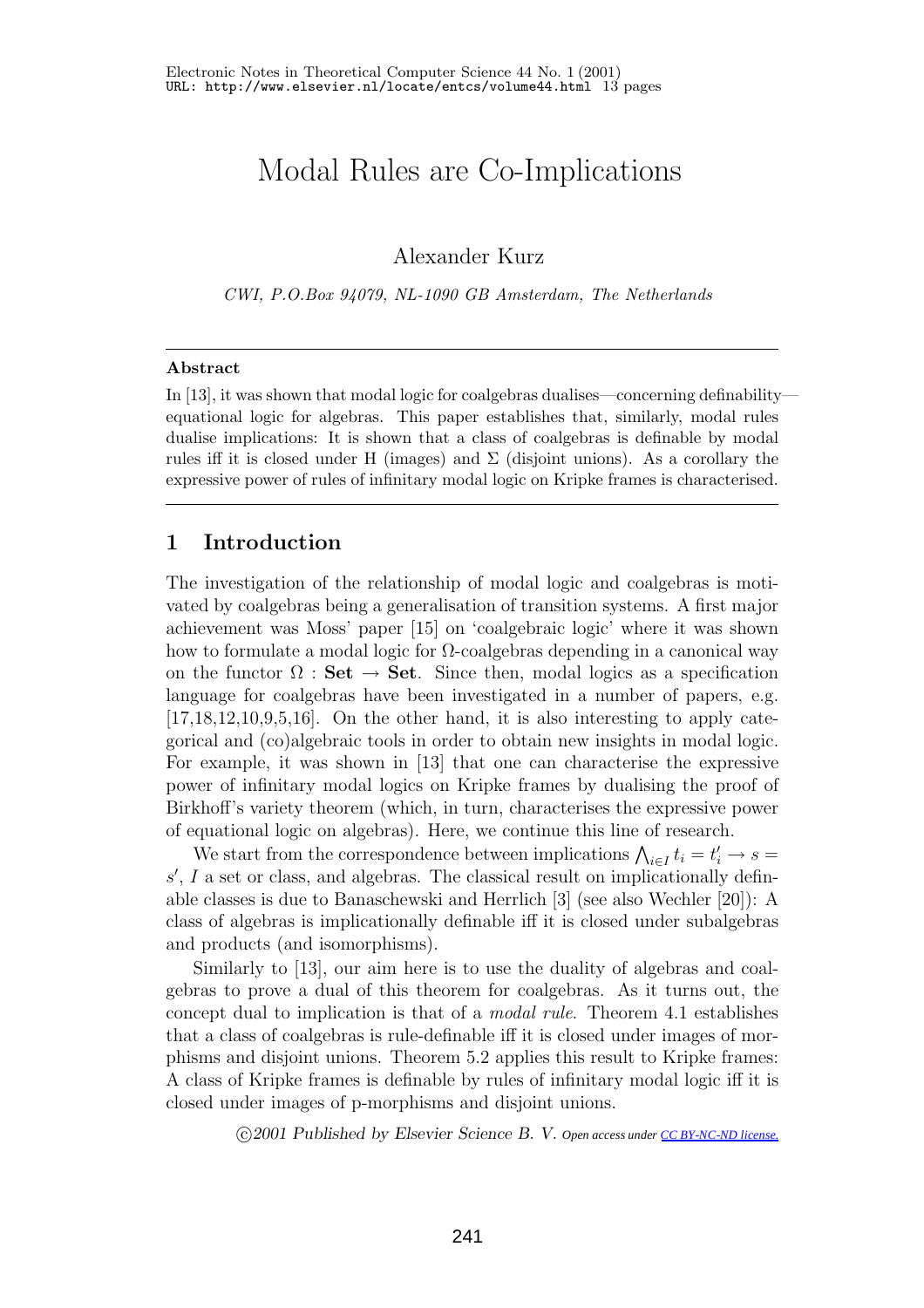An algebraically similar but logically different approach is followed by Gumm [8]. There, also the results on equationally and implicationally definable classes of algebras are dualised. But the logic used for coalgebras is different: A formula  $\varphi$  is an element of the carrier of a cofree coalgebra TC and  $\varphi$  holds in a coalgebra M iff for all valuations  $\alpha: UM \to C$  the formula  $\varphi$ is not in the image of the induced morphism  $\alpha^{\#}: M \to TC$ . If we consider the semantics of a modal rule or an co-implication in the sense of Gumm as given by the corresponding coreflection morphism (see the proof of theorem 4.1 or chapter 2 in [14]), then both approaches are equivalent.

A previous version of this draft has been electronically available since February 1999. It was presented at the 11th International Congress of Logic, Methodology and Philosophy of Science, Cracow, 1999. The main improvement over this draft is that theorem 4.1 does not depend any more on the existence of cofree coalgebras in **Set**Ω. As a consequence, the application to Kripke frames in theorem 5.2 does not require a bound on the degree of branching of the frames. This result is quite surprising and can not be transferred in an obvious way to the case of the covariety theorem in [13].

#### **2 Coalgebras**

We introduce notation and briefly review coalgebras as models for modal logic (for more information see  $[13,14]$ ). The classical paper on coalgebras is Rutten [19].

Coalgebras are given w.r.t. a category C and an endofunctor  $\Omega : \mathcal{C} \to \mathcal{C}$ . An  $\Omega$ -coalgebra  $M = (UM, f_M)$  is then given by an object  $UM \in \mathcal{C}$  and an arrow  $f_M : UM \to \Omega(UM)$  in C.  $\Omega$ -coalgebras form a category  $\mathcal{C}_{\Omega}$  where a *coalgebra morphism*  $\alpha$  :  $(UM, f_M) \rightarrow (UN, f_N)$  is an arrow  $\alpha$  :  $UM \rightarrow UN$  in C such that  $\Omega \alpha \circ f_M = f_N \circ \alpha$ .

As an example consider the functor  $\Omega$  : **Set**  $\rightarrow$  **Set** given by  $\Omega X = \mathcal{P}X$ where  $\mathcal P$  denotes powerset.<sup>1</sup> Then  $\Omega$ -coalgebras are *Kripke frames*: given a coalgebra M and a world  $x \in UM$ ,  $f_M(x)$  is the set of successors of x. Coalgebra morphisms in  $\mathbf{Set}_{\mathcal{P}}$  are functional bisimulations, i.e. p-morphisms.

A remark on epis and monos in **Set**<sub>Ω</sub>: Since a morphism  $\alpha$  :  $(UM, f_M) \rightarrow$  $(UN, f_N)$  is also a function  $\alpha: UM \to UN$ , it is immediate that if  $\alpha$  is epi (mono) in **Set**,  $\alpha$  is also epi (mono) in **Set**<sub> $\Omega$ </sub>. The converse is also true for epis (see Rutten [19], 4.7), that is, a morphism in  $\textbf{Set}_{\Omega}$  is epi iff it is surjective. Concerning monos it holds:  $\alpha \in \mathbf{Set}_{\Omega}$  is mono in **Set** iff it is strong mono in **Set**<sub> $\Omega$ </sub> (see the appendix), that is, a morphism in **Set**<sub> $\Omega$ </sub> is strong mono iff it is injective.

<sup>&</sup>lt;sup>1</sup> This only defines  $\Omega$  on sets. On functions  $\Omega$  is defined in the standard way,  $\mathcal P$  being the covariant powerset functor: Given  $f : X \to Y$ ,  $\Omega f = \lambda A \in \mathcal{P}X$ . {  $f(a) : a \in A$  }.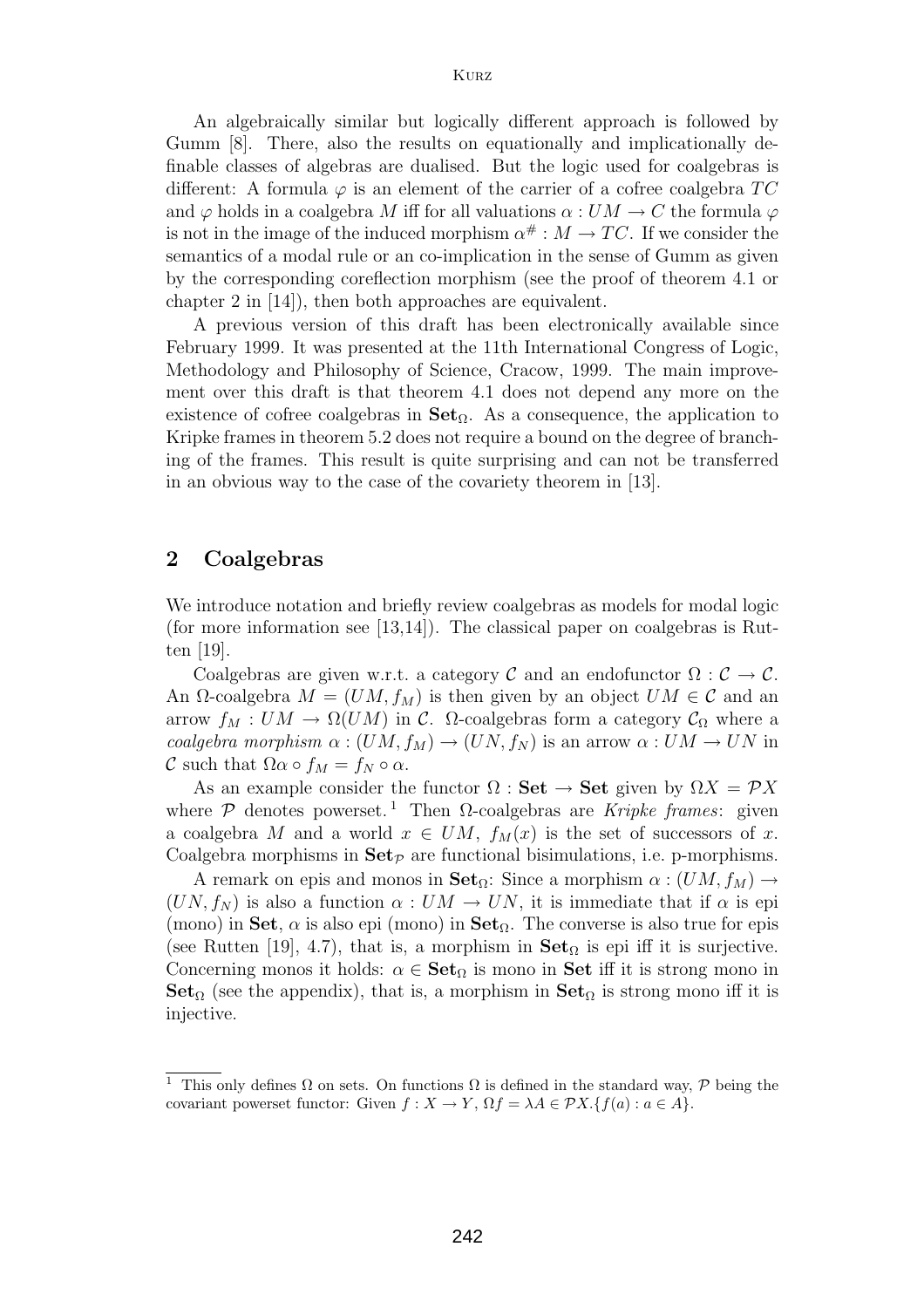#### *2.1 Cofree Coalgebras*

We first give the definition of cofree coalgebras and then show how they are interpreted in the context of modal logic. To define the notion of a *cofree coalgebra* consider the diagram below:



Let  $\Omega$  be a functor. An  $\Omega$ -coalgebra TC (and a mapping  $\epsilon_C : UTC \to C$ ) is called *cofree over* C iff for all  $\Omega$ -coalgebras M and all mappings  $\alpha : UM \to C$ there is a unique morphism  $\alpha^* : M \to TC$  such that the diagram commutes.<sup>2</sup> Compared to universal algebra, the *set of colours* C corresponds to the set of variables and a *colouring*  $\alpha$  to a valuation of variables.

As in the case of  $\Omega = \mathcal{P}$ , cofree coalgebras may not exist in **Set**<sub> $\Omega$ </sub>. This problem can be circumvented by extending the functor Ω on **Set** to a functor on **SET** <sup>3</sup> by defining  $\Omega K = \bigcup \{ \Omega X : X \subset K, X$  a set} for classes K. It then follows from a theorem by Aczel and Mendler [2] that for every functor Q on follows from a theorem by Aczel and Mendler [2] that for every functor  $\Omega$  on **Set** and all *C* ∈ **Set** the cofree coalgebras *TC* exist in **SET**<sub>Ω</sub>. Thus, in the following, we will allow, without further mentioning, that cofree coalgebras exist in  $SET_{\Omega}$  instead of  $Set_{\Omega}$ .

As an example consider  $\Omega = \mathcal{P}$  and  $C = \mathcal{P}P$  where P is a set of propositional variables. Let M be an  $\Omega$ -coalgebra, i.e. a Kripke frame. The functions  $\alpha: UM \to C$  are valuations: every world x in M is assigned the set of propositional variables holding in x, that is,  $(M, \alpha)$  is a *Kripke model*. (Note that an  $\Omega$ -coalgebra M plus a valuation  $\alpha: UM \to C$  is a  $C \times \Omega$ -coalgebra; and a morphism between  $C \times \Omega$ -coalgebras  $f : (M, \alpha) \to (N, \beta)$  is an  $\Omega$ -morphism  $f: M \to N$  such that  $\beta \circ f = \alpha$ , see [13].) The diagram above then shows that any Kripke model  $(M, \alpha)$  has a unique p-morphic image in the model  $(TC, \epsilon_C)$ . We can think of  $(TC, \epsilon_C)$  as the disjoint union of all models based on  $\Omega$ -frames with the additional feature that any two bisimilar worlds are identified.

#### *2.2 Strong-mono-Coreflective Classes of Coalgebras*

The concept of a strong-mono-coreflection is a generalisation of the concept of cofreeness and dualises the concept of a strong epireflection (see Borceux [4], I.3.6). Strong monos do appear here because they are the categorical way of describing subcoalgebras (see the appendix). Coreflective classes are used

<sup>&</sup>lt;sup>2</sup> Note that every morphism  $\alpha^{\#}: M \to TC \in \mathbf{Set}_{\Omega}$  is by definition of morphisms in  $\mathbf{Set}_{\Omega}$ also a mapping  $\alpha^{\#}: UM \to UTC \in \mathbf{Set}.$ 

**SET** is the category of classes and class maps as in Aczel [1], chapter 7, and Aczel and Mendler [2].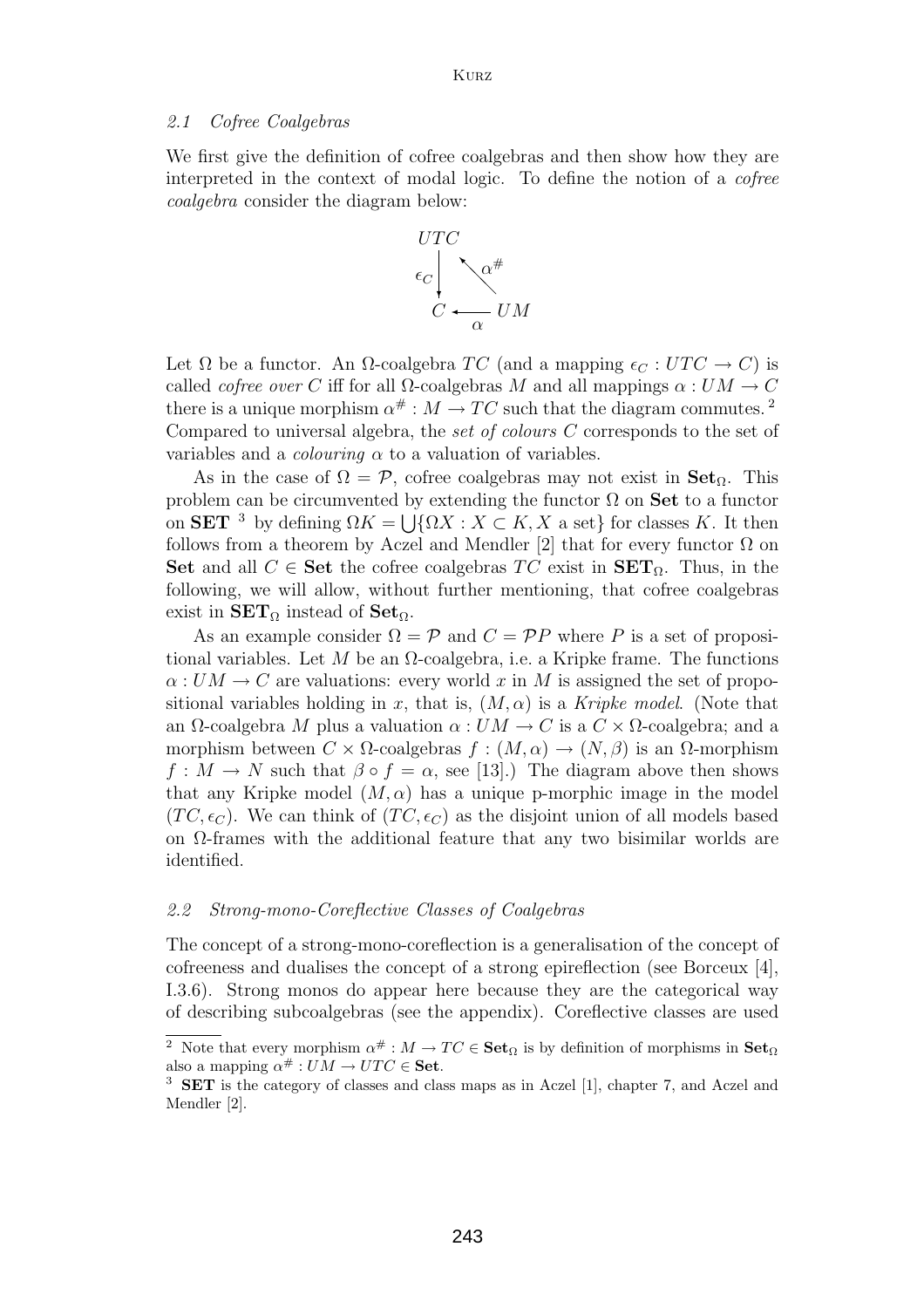because, on the one hand, they are precisely those classes closed under the operators H (closure under images of coalgebra morphisms) and  $\Sigma$  (closure under disjoint unions (coproducts, sums) of coalgebras), and because, on the other hand, the 'coreflection morphisms'will allow us to see what the defining modal rules will be (section 4).

Let  $\Omega$  : **Set**  $\rightarrow$  **Set** be a functor. A **strong-mono-coreflection** for a class K of  $\Omega$ -coalgebras is given by coalgebras  $R_KM$  and *strong monorrophisms*  $\epsilon_M^K : R_K M \to M$  for all  $M \in \mathbf{Set}_{\Omega}$  such that for all  $N \in K$  every morphism  $\alpha : N \to M$  factors uniquely through  $\epsilon^K$ .  $\alpha: N \to M$  factors uniquely through  $\epsilon_M^K$ :



 $R_K M$  is called the *coreflection* of M and  $\epsilon_M^K$  the *coreflection morphism* of M.

**Proposition 2.1 (Existence of strong-mono-coreflections)** *Let* Ω *be a functor on* **Set** and K a class of  $\Omega$ -coalgebras. Then for all  $M \in \mathbf{Set}_{\Omega}$  there  $i s \ R_K M \in \mathbf{Set}_{\Omega}$  and a strong mono  $\epsilon_M^K : R_K M \to M \in \mathbf{Set}_{\Omega}$  such that for  $\epsilon_M^{H} \in K$  and  $\epsilon_M^{H} \in M \to M$  in  $\mathbf{Set}_{\Omega}$  there is a unique  $\alpha^* : N \to R_K M$  in *all*  $N \in K$  *and all*  $\alpha : N \to M$  *in*  $\textbf{Set}_{\Omega}$  *there is a unique*  $\alpha^* : N \to R_K M$  *in* **Set**<sub> $\Omega$ </sub> *such that*  $\epsilon_M^K \circ \alpha^* = \alpha$ *. Moreover,*  $R_K M \in H\Sigma HK$ *.* 

**Proof.** Let  $M \in \mathbf{Set}_{\Omega}$ . Let  $A = \{ \alpha : N \to M \mid N \in K \}$  be the collection of all coalgebra morphisms  $N \to M$  with  $N \in K$ . Now, the union of the images of all  $\alpha \in A$  defines a subcoalgebra  $R_K M$  of M with inclusion  $\epsilon_M^K$ .<sup>4</sup> Clearly,<br>for each  $N \in K$  the above factorisation property holds. Moreover, the fact for each  $N \in K$  the above factorisation property holds. Moreover, the fact that union is a quotient of a disjoint union shows that  $R_K M \in H\Sigma$ HK.

**Definition 2.2 (Strong-mono-coreflective-classes, smc)** *Let* Ω *be a functor on* **Set** *and* K *a class of* <sup>Ω</sup>*-coalgebras.* K *is called strong-mono-coreflective, or* **smc** *for short, iff it is closed under isomorphisms and contains all coreflections*  $R_K M$ .<sup>5</sup>

Strong-epi-reflective classes of algebras are characterised as being exactly those classes of algebras that are closed under subalgebras and products. Dually, smc-classes of coalgebras are characterised by closure under homomorphic images (denoted by H) and closure under disjoint unions, i.e. coproducts (denoted by  $\Sigma$ ).

**Proposition 2.3** *Let*  $\Omega$  *be a functor on* **Set** *and* K *a class of*  $\Omega$ *-coalgebras.* K *is smc iff it closed under* H *and*  $\Sigma$ *.* 

<sup>&</sup>lt;sup>4</sup> Every coalgebra morphism  $\alpha \in \mathbf{Set}_{\Omega}$  factors through its image Im  $\alpha$ , see Rutten [19], theorem 7.1; and the union of images of coalgebra morphisms always exists, see [19], theorem 6.4

 $5$  Categorically: K is smc iff it is closed under isomorphisms and the inclusion functor  $K \to \mathbf{Set}_{\Omega}$  has a right adjoint  $R_K$  with the counit (i.e.  $\epsilon_M^K$ ) being strong mono.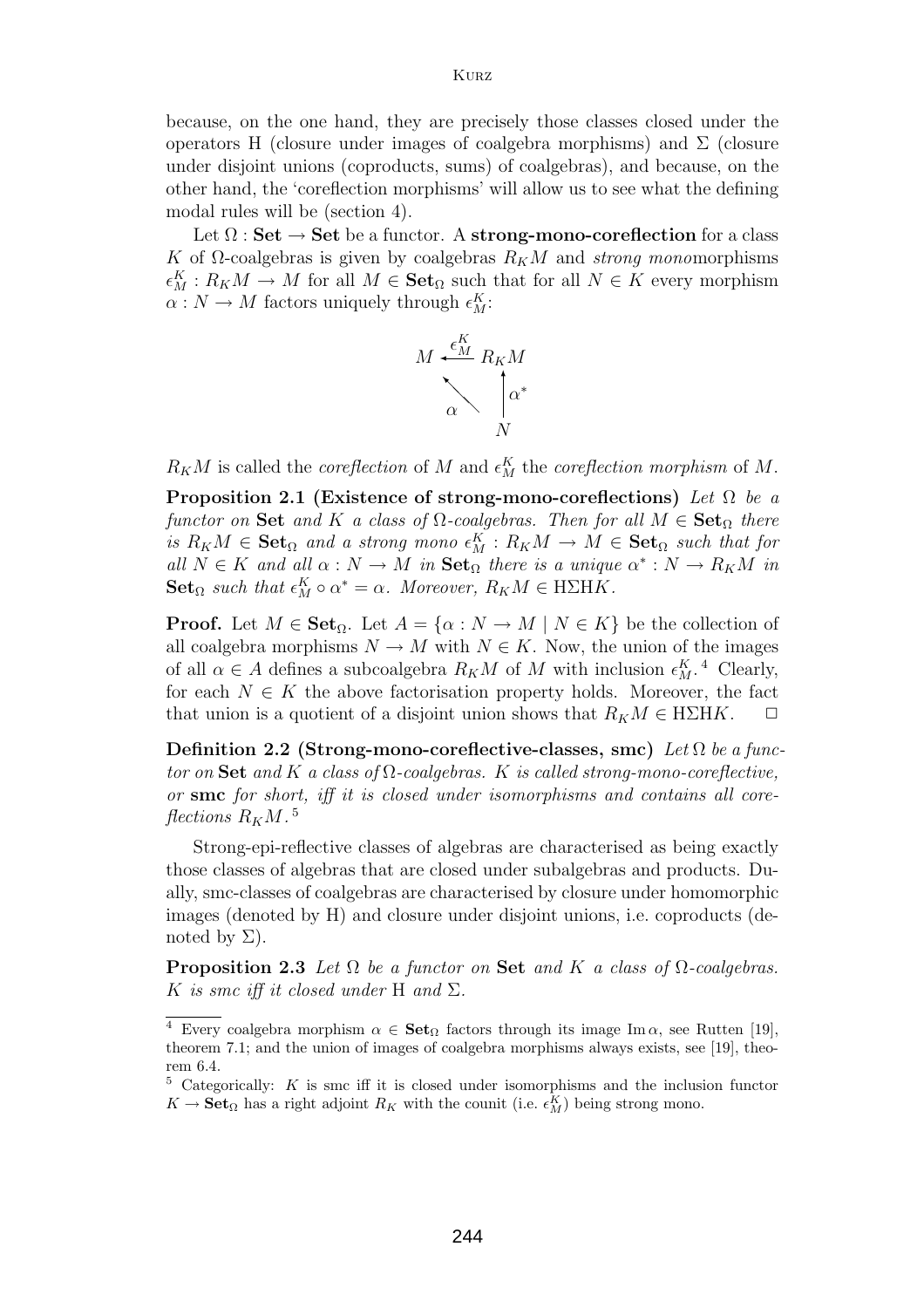**Proof.** "only if": Closure under H is (the dual) of [4], I.3.6.4. For closure under  $\Sigma$  let  $M_i \in K$  (for all  $i \in I$ ) and M the sum of all  $M_i$ . Note that  $R_K M_i$ is isomorphic to  $M_i$ . We have to show that  $R_K M$  is isomorphic to  $M$ .  $\epsilon_M^K$ <br>boing a strong mono, it suffices to show that  $\epsilon_K^K$  is oni in **Sot** (and hones oni in being a strong mono, it suffices to show that  $\epsilon_M^K$  is epi in **Set** (and hence epi in **Set**  $\epsilon_M$ ). This follows from the observation that every  $x \in I/M$  is in the image **Set**<sub>Ω</sub>). This follows from the observation that every  $x \in UM$  is in the image of an inclusion in<sub>i</sub>:  $M_i \to M$  and every inclusion factors through  $\epsilon_M^K$ .<br>
"if": Follows from  $R_M M \subset H\Sigma H K$ "if": Follows from  $R_K M \in H\Sigma HK$ .

Closure under H and  $\Sigma$  is equivalent to closure under the operator H $\Sigma$ . This is dual to the fact that, in universal algebra, SP is closure under subalgebras and products (see Gumm and Schröder [6] for details on closure operators on coalgebras). We can therefore phrase the proposition above as  $K$  smc iff  $K = H\Sigma(K)$ .

#### *2.3 An Example*

To illustrate the notions above and their connection to modal logic we give an example. Let  $\Omega = \mathbb{B} \times \mathcal{P}$ , where  $\mathbb{B}$  is the set of Booleans. That is, every state is assigned  $(b, Y)$ , where b is a Boolean and Y a set. We interpret b as the truth value of a fixed proposition and  $Y$  as the set of successors. A modal language for this functor is build from the usual connectives, modal operators and propositional variables from a set  $P$ , plus a propositional constant denoted by *start*. A **Set**<sub>Ω</sub>-coalgebra  $M = (UM, f)$  is a Kripke frame together with a predicate interpreting *start*. To be more precise, let  $\alpha : UM \to \mathcal{P}P, x \in$  $UM, p \in P$ . Then (boolean cases as usual and  $\pi_1, \pi_2$  denoting the projections from the product  $\mathbb{B} \times \mathcal{P}$  to its components):

$$
M, \alpha, x \models start \Leftrightarrow \pi_1 \circ f(x) = true
$$
  

$$
M, \alpha, x \models p \Leftrightarrow p \in \alpha(x)
$$
  

$$
M, \alpha, x \models \Box \varphi \Leftrightarrow \forall y \in \pi_2 \circ f(x) : M, \alpha, y \models \varphi
$$

The states x satisfying the first clause are called states marked by *start*. Next, we want to axiomatise a subclass of these Kripke frames by modal rules. A modal rule  $\varphi/\psi$  (where  $\varphi, \psi$  are modal formulas) is interpreted via

$$
M \models \varphi/\psi \iff \forall \alpha : UM \to \mathcal{P}P : M, \alpha \models \varphi \Rightarrow M, \alpha \models \psi
$$

Modal axioms are rules with true premise. Now, consider the following rules:

$$
\begin{aligned}\n(\text{refl}) & \Box p \to p \\
(\text{trans}) & \Box p \to \Box \Box p \\
(\text{start}) & \text{start} \to \Box p / p\n\end{aligned}
$$

The first two are the well-known axioms defining reflexivity and transitivity on Kripke frames. The third one is the start rule from Kröger  $[11]$ . In the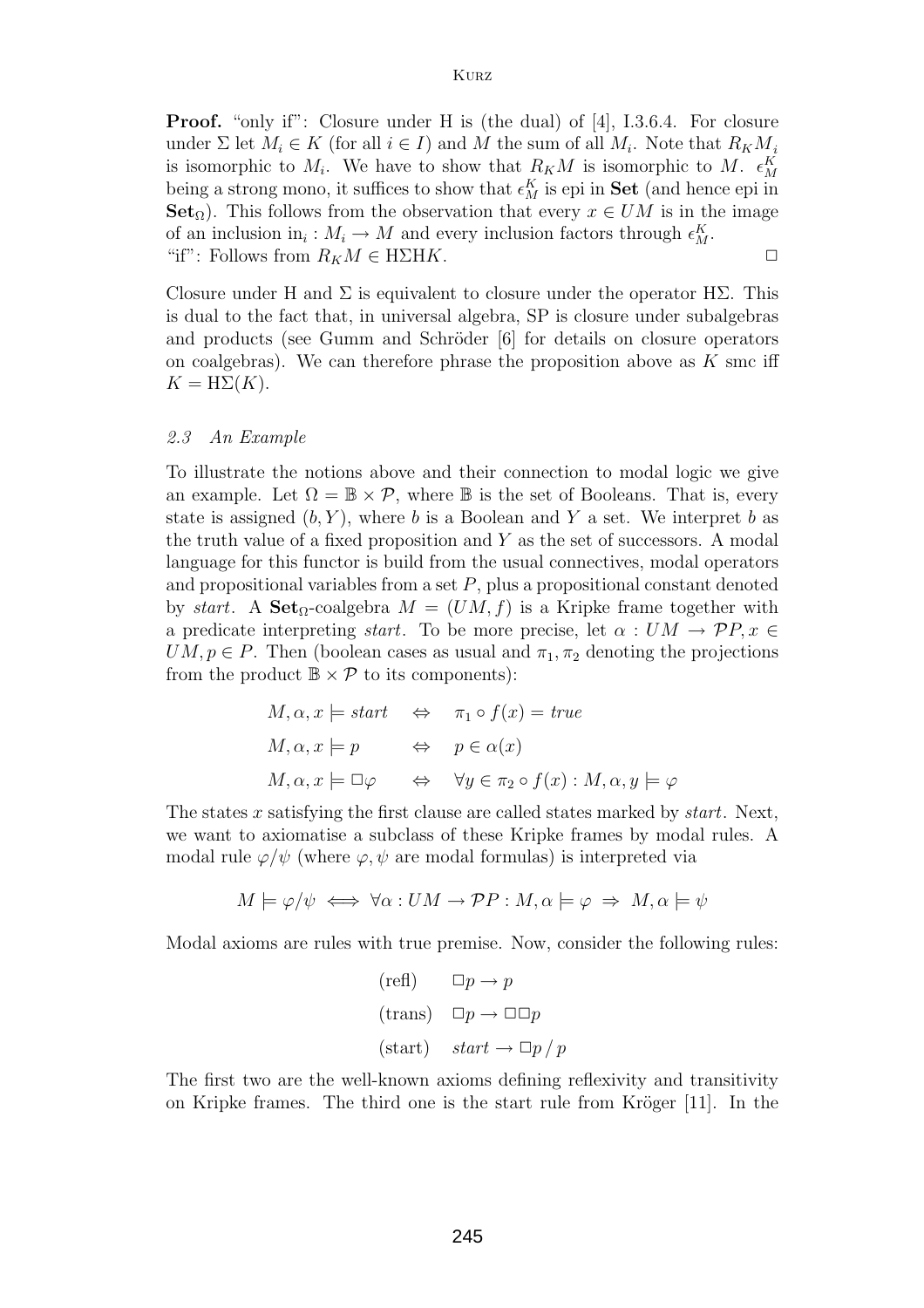Kurz

presence of reflexivity and transitivity it expresses that every state has to be reachable from a state marked by *start*.

Call  $\Phi$  the set of the three rules above and let K be the class of Kripke frames defined by  $\Phi$ . We show that K is smc. Define  $R_K M$  as the largest subcoalgebra of M satisfying  $\Phi$  (that is, to find  $R_KM$ , take the largest subcoalgebra of M that is reflexive and transitive and then cut off all states that are not reachable by a state marked by  $start$ ).  $\epsilon_M^K : R_K M \to M$  is the canonical<br>embedding and it is a strong mono since it is injective. Recalling the definiembedding and it is a strong mono since it is injective. Recalling the definition of a coreflective subcategory, it remains to show that for all  $N \in \mathbf{Set}_{\Omega}$ satisfying  $\Phi$  it holds that for all  $f : N \to M$  there is a unique  $g : N \to R_K M$ such that  $f = \epsilon_M^K \circ g$ :



Consider a factorisation  $N \stackrel{e}{\rightarrow} \text{Im } f \stackrel{m}{\rightarrow} M$  of f. Since rules are invariant under<br>taking images (see proposition 3.5) it follows that  $\text{Im } f \models \Phi$ . Moreover m. taking images (see proposition 3.5) it follows that  $\text{Im } f \models \Phi$ . Moreover m: Im  $f \to M$  is a subcoalgebra of M and since  $R_K M$  is the largest subcoalgebra of M satisfying  $\Phi$ , m factors through  $\epsilon_M^K$  as  $m = \epsilon_M^K \circ g'$  for some g'. Now,<br>  $g = g' \circ g$  is the required morphism and g is uniquely determined since  $\epsilon_K^K$  is  $g = g' \circ e$  is the required morphism and g is uniquely determined since  $\epsilon_M^K$  is injective. injective.

Finally, let us note that  $K$  is closed under images and disjoint unions (coproducts) but not under subcoalgebras. Hence  $K$  is an example of a coquasivariety that is not a covariety.

#### **3 Modal Logics for Coalgebras**

There are many different kinds of modal logics but most of them share the following features that are essential for a logic for coalgebras: formulas are evaluated in points (worlds, states) and they are invariant under bisimulations. Compared to the paper on covarieties [13] the definition below changed a little: Since we have no requirement that the functor  $\Omega$  is bounded, a logic has to have formulas for arbitrary large sets of colours.

**Definition 3.1** *Let*  $\Omega$  *be a functor.* A modal logic for coalgebras  $\mathcal{L}$  *is given by the following:*

- *a class Col of sets (the sets in Col are called sets of colours of*  $\mathcal{L}$ *), where Col contains for each cardinal* κ *a set with cardinality* <sup>≥</sup> κ*, and for each*  $C \in Col$  a class of formulas  $\mathcal{L}_C$ ,
- *for all*  $C \in Col$ *, for all*  $M \in \mathbf{Set}_{\Omega}$ *, and for all valuations*  $\alpha: UM \to C$  *a relation*  $\models_{(M,\alpha)}^C \subset UM \times \mathcal{L}_C$ . (*Write*  $M, \alpha, x \models \varphi$  *for*  $(x, \varphi) \in \models_{(M,\alpha)}^C$ .)
- *for all*  $C \in Col, M, N \in \mathbf{Set}_{\Omega}, \alpha : UM \to C, \beta : UN \to C, \varphi \in \mathcal{L}_C$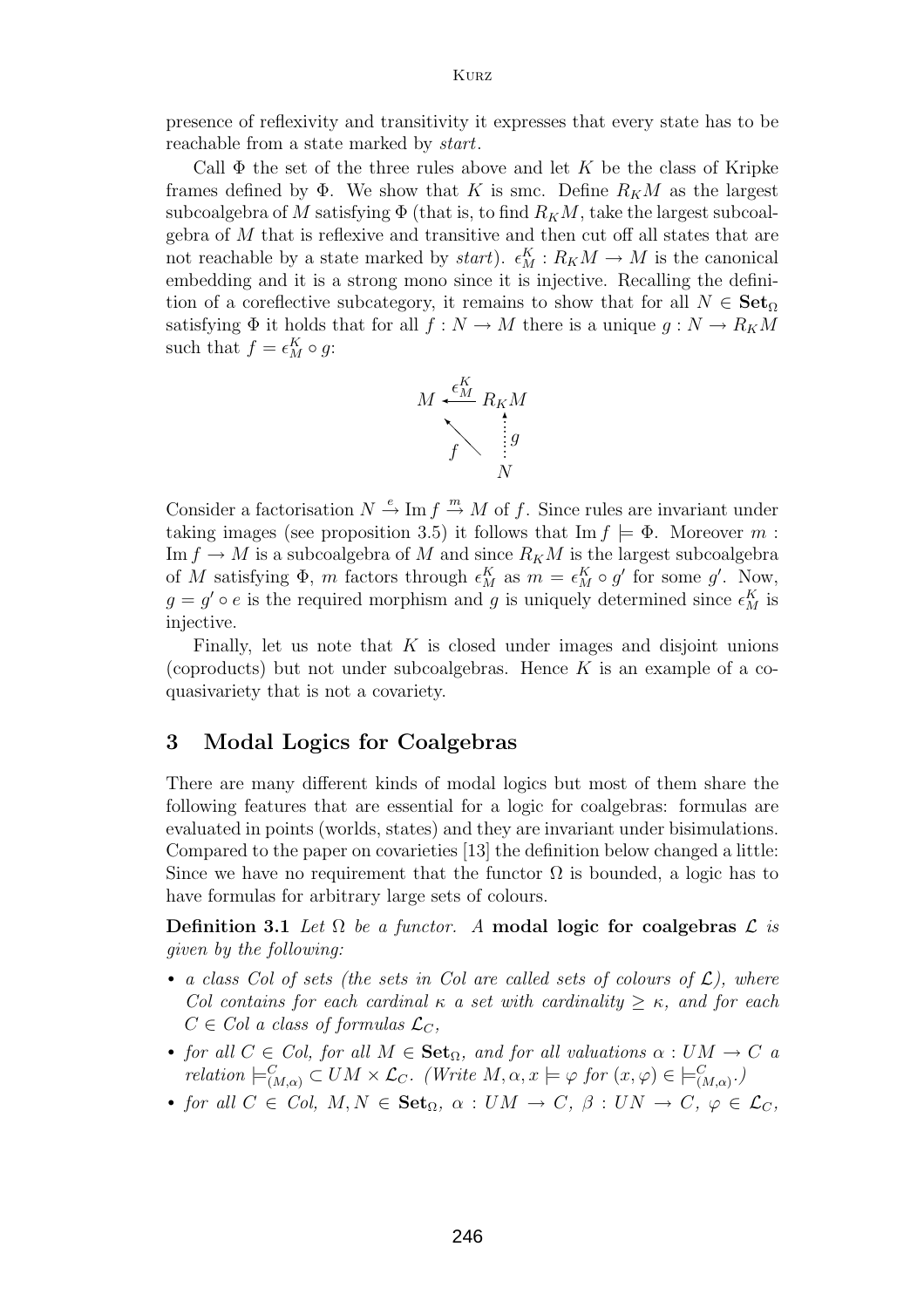Kurz

 $x \in UM$ *, and all*  $C \times \Omega$ -morphisms<sup>6</sup>  $f : (M, \alpha) \rightarrow (N, \beta)$ *, it has to hold* 

$$
M, \alpha, x \models \varphi \Leftrightarrow N, \beta, f(x) \models \varphi.
$$

The last condition says that formulas have to be invariant under bisimulations respecting not only the structure of the Ω-coalgebras but also the given valuations. As usual,  $M, x \models \varphi$ ,  $(M \models \varphi)$  are defined by quantifying over all valuations (and all elements) of M.

Formulas  $\varphi \in \mathcal{L}_C$  define subsets of the cofree coalgebra  $(TC, \epsilon_C)$ . It is useful to introduce the following notation:

$$
[\![\varphi]\!]^{TC,\epsilon_C} = \{x \in UTC : TC, \epsilon_C, x \models \varphi\}.
$$

From the invariance of the formulas under bisimulations it follows the **fundamental property** allowing to reduce validity w.r.t. a valuation in any model to validity in the cofree models:

$$
M, \alpha \models \varphi \iff \operatorname{Im} \alpha^{\#} \subset [\![\varphi]\!]^{TC, \epsilon_C}.
$$

Next, we show that dualising the concept of an implication in algebra we obtain the notion of a modal rule. The reader might want to recall the semantics of implications in universal algebra. First two basic facts: Let X be a set of variables and  $TX$  be the term algebra over variables X. Then every valuation  $\alpha : X \to A$  has a unique lifting to an algebra morphism  $\alpha^{\flat}$ :  $TX \to A$ . And every algebra morphism  $\alpha^{\flat}$ :  $TX \to A$  determines a congruence relation on TX that we denote by ker  $\alpha^{\flat}$ . Next, consider an<br>implication  $\Lambda$ ,  $t_{\cdot} = t' \rightarrow s = s'$ . It determines two congruence relations implication  $\bigwedge_{i \in I} t_i = t'_i \to s = s'$ . It determines two congruence relations  $P \bigcap$  on the carrier of  $TX$ . P standing for the relation induced by  $\bigwedge t_i = t'$ . P, Q on the carrier of TX, P standing for the relation induced by  $\bigwedge_{i \in I} t_i = t'_i$ <br>and O for the relation induced by  $s = s'$ . Now, it is not difficult to see that and Q for the relation induced by  $s = s'$ . Now, it is not difficult to see that<br>the implication holds in an algebra A iff  $P \subset \ker \alpha^{\flat} \longrightarrow Q \subset \ker \alpha^{\flat}$  for all the implication holds in an algebra A iff  $P \subset \text{ker } \alpha^{\flat} \Rightarrow Q \subset \text{ker } \alpha^{\flat}$  for all  $\alpha: X \to A$ . This characterisation of implications is dualised by the following definition of modal rules.

**Definition 3.2 (Rules)** *Given two formulas*  $\varphi, \psi \in \mathcal{L}_C$  *we call the expression*  $\varphi/\psi$  *a rule. The class of all rules built from formulas in*  $\mathcal{L}_C$  *is denoted*  $by \mathrm{Ru}_C$ *.* Define  $\models$ 

$$
M \models \varphi/\psi \text{ iff } \forall \alpha: UM \to C: \text{Im } \alpha^{\#} \subset [\![\varphi]\!]^{TC,\epsilon_C} \Rightarrow \text{Im } \alpha^{\#} \subset [\![\psi]\!]^{TC,\epsilon_C},
$$

**Definition 3.3 (rule-definable)** Let  $\Omega$ : Set  $\rightarrow$  Set be a functor and L be *a modal logic for* <sup>Ω</sup>*-coalgebras.* <sup>K</sup> <sup>⊂</sup> **Set**Ω *is rule-definable iff there are classes*  $\Phi_C \subset \text{Ru}_C, C \in Col$ , such that  $M \in K \Leftrightarrow \forall C \in Col : M \models \Phi_C$ .

Up to now, we have only required that formulas of modal logic are evaluated in points and are invariant under bisimulations. We need an additional <sup>6</sup> Recall that  $f:(M,\alpha)\to (N,\beta)$  is a  $C\times \Omega$ -morphisms iff f is an  $\Omega$ -morphism such that

 $\beta \circ f = \alpha$ .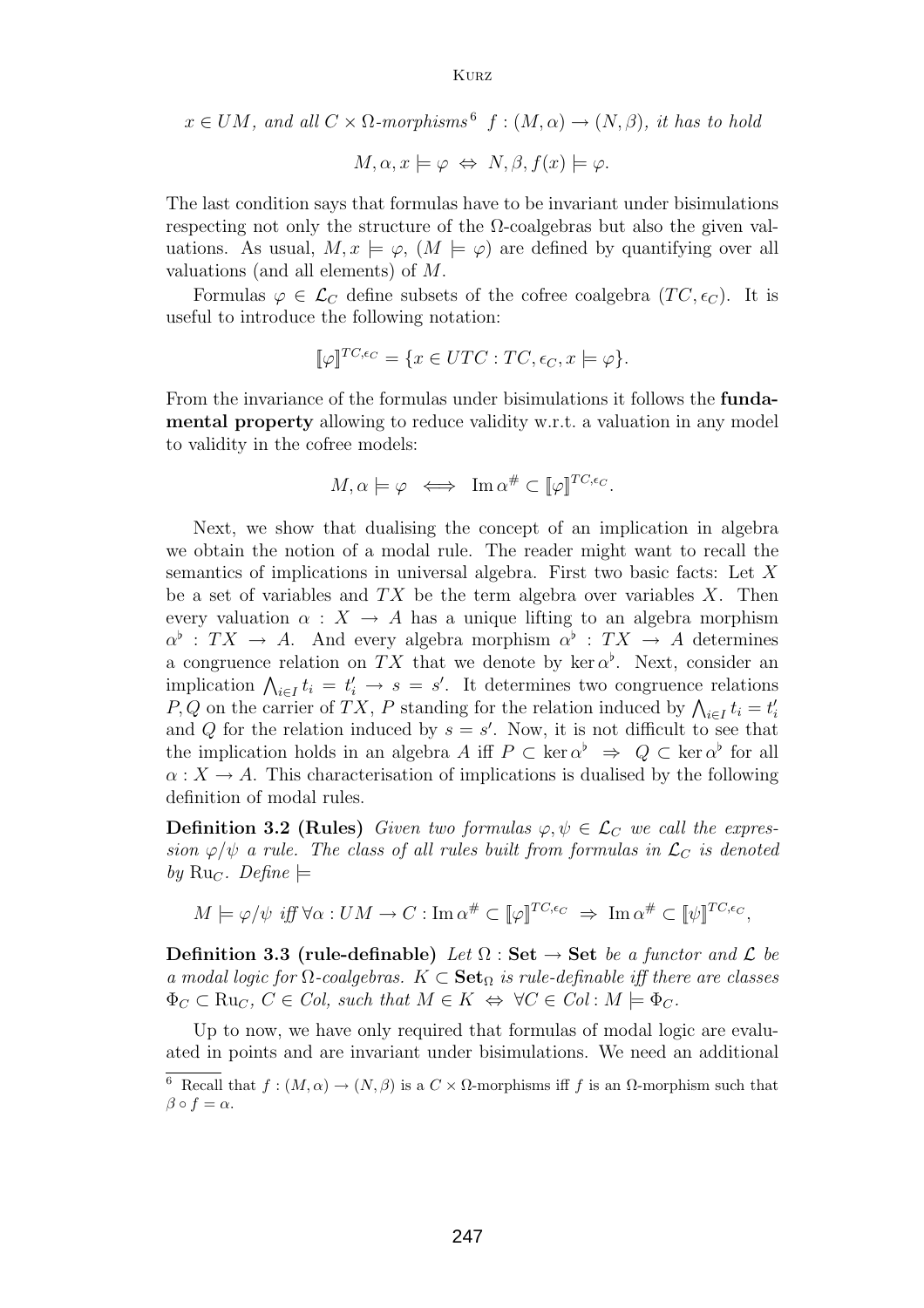property that guarantees enough expressive power.

**Definition 3.4** *A modal logic for coalgebras* L *is called* **expressive** *if for all*  $C \in Col$  and every  $C \times \Omega$ -subcoalgebra S of  $(TC, \epsilon_C)$  there is a formula  $\varphi$  such *that*  $US = \{x \in TC : TC, \epsilon_C, x \models \varphi\}.$ 

An important consequence of our definition of a modal logic for coalgebras is that rules are preserved under images and disjoint unions.

**Proposition 3.5** Let  $\mathcal{L}$  be a modal logic for  $\Omega$ -coalgebras and let K be a rule*definable class of* <sup>Ω</sup>*-coalgebras. Then* K *is closed under the operators* <sup>H</sup> *and* Σ*.*

**Proof.** Let  $C \in Col$  and  $\varphi, \psi \in \mathcal{L}_C$ .

"H": Suppose  $M \in K$  and  $f : M \to N$  epi in **Set**<sub>Q</sub>. We have to show  $M \models \varphi/\psi \implies N \models \varphi/\psi$ . For a contradiction assume that  $N \not\models \varphi/\psi$ , i.e. there exist  $\beta: UN \to C$  and  $y \in UN$  s.t.  $N, \beta, y \models \varphi$  and  $N, \beta, y \not\models \psi$ . Define  $\alpha: UM \to C$  by  $\alpha = \beta \circ f$ , i.e. f is a  $C \times \Omega$ -bisimulation between  $(M, \alpha)$ and  $(N, \beta)$ . Now, since f epi in **Set**<sub> $\Omega$ </sub> implies f epi in **Set** and since  $\models$  is compatible with  $C \times \Omega$ -bisimulations, there is  $x \in UM$  such that  $M, \alpha, x \models \varphi$ and  $M, \alpha, x \not\models \psi$ , which is the desired contradiction.

"Σ": Similar to the above. Let  $(M_i)_{i\in I}$  be a family of models in K and  $M = \Sigma_{i \in I} M_i$ . Suppose  $M \not\models \varphi/\psi$ . That is, there exist  $\alpha : UM \to C$  and  $x \in UM$  such that  $M, \alpha, x \models \varphi$  and  $M, \alpha, x \not\models \psi$ . Since sums in **Set**<sub>Q</sub> are constructed as sums in **Set**<sup>7</sup> there is a  $j \in I$  such that  $x \in M_j$ . Now, using that the inclusion in<sub>j</sub> of  $M_j$  into  $M$  is a bisimulation shows  $M_j, i_j, x \models \varphi$  and  $M_j, i_j, x \not\models \psi$ .  $M_j, i_j, x \not\models \psi.$ 

#### **4 Rule-Definable Classes of Coalgebras**

We have already seen that rule-definable classes are closed under H and  $\Sigma$ . To show the converse, one uses that every class K closed under H and  $\Sigma$  is strongmono-coreflective (smc) and then shows that  $K$  is 'defined' by its coreflection morphisms.

#### **Theorem 4.1 (Characterisation of rule-definable classes)**

Let  $\Omega$  : Set  $\rightarrow$  Set *be a functor and*  $\mathcal L$  *an expressive modal logic for*  $\Omega$ *coalgebras. Then a class* K *is definable by rules of* <sup>L</sup> *iff* K *is closed under* <sup>H</sup> *and* Σ*.*

**Proof.** "only if" is proposition 3.5. For "if" note that  $K$  is smc by proposition 2.3. The defining rules are now determined by the coreflection morphisms  $\epsilon_M^K : R_K M \to M$ . Define  $\Phi_C$  for  $C \in Col$  as follows. For  $M \in \mathbf{Set}_{\Omega}$ ,<br> $|I/M| \leq |C|$ , choose an injective mapping  $i : I/M \to C$ . By expressive- $|UM| \leq |C|$ , choose an injective mapping  $i : UM \rightarrow C$ . By expressiveness there are formulas  $\varphi_M^C, \psi_M^C \in \mathcal{L}_C$  such that  $[\![\varphi_M^C]\!]^{TC,\epsilon_C} = \text{Im } i^{\#}$  and  $[\![\varphi_M^C]\!]^{TC,\epsilon_C} = \text{Im } i^{\#}$  and  $[\![\varphi_M^C]\!]^{TC,\epsilon_C} = \text{Im } i^{\#}$  and  $[\![\varphi_M^C]\!]^{TC,\epsilon_C} = \text{Im } i^{\#}$  and  $[\![\psi_M^C]\!]^{TC,\epsilon_C} = \text{Im}(i^{\#} \circ \epsilon_M^K)$ . Let  $\Phi_C = {\{\varphi_M^C/\psi_M^C : M \in \mathbf{Set}_{\Omega}, |UM| \leq |C| \}}$ .

<sup>&</sup>lt;sup>7</sup> Categorically:  $U : \mathbf{Set}_{\Omega} \to \mathbf{Set}$  creates all colimits, see [19], theorem 4.5.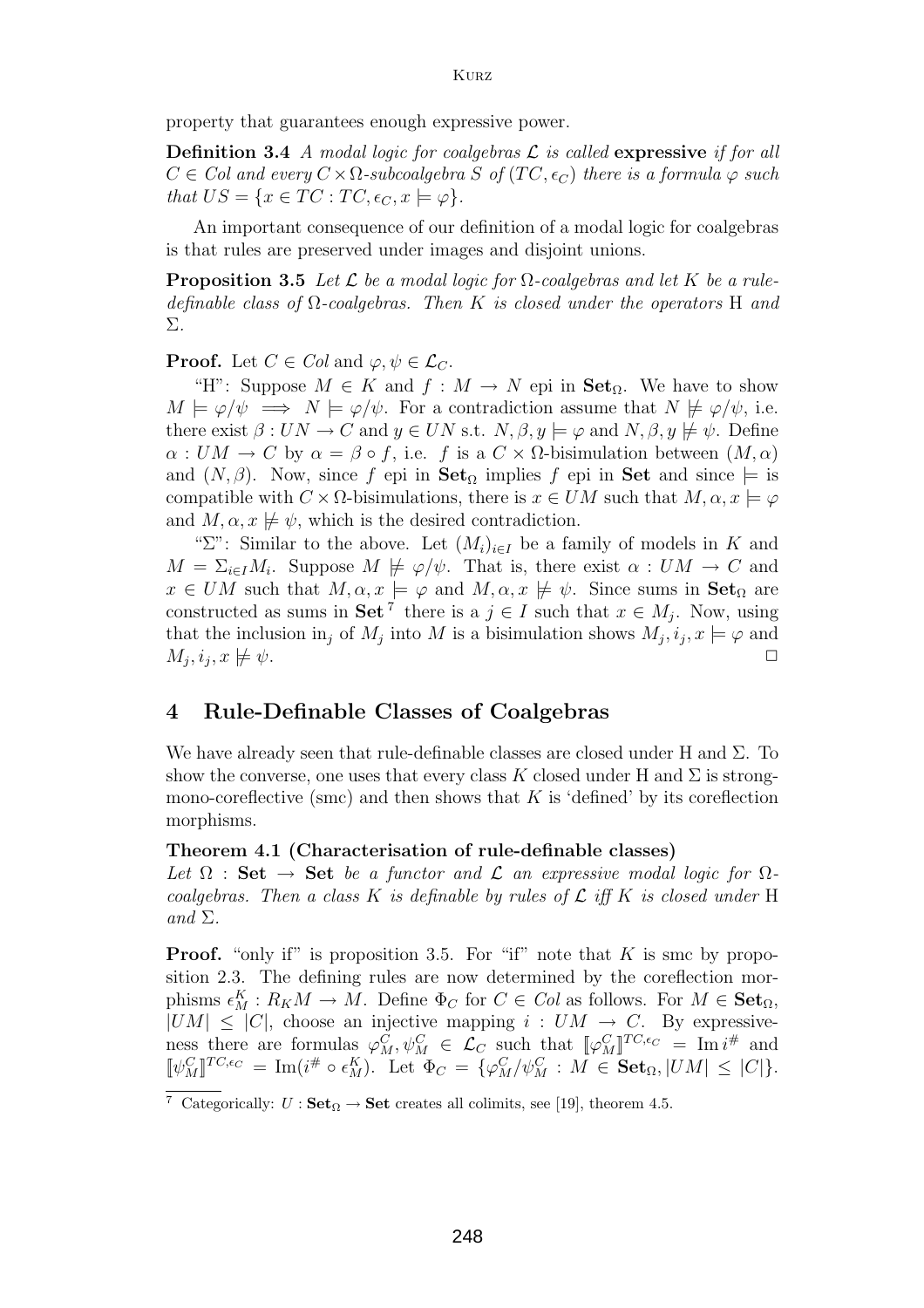We have to show  $N \in K \Leftrightarrow \forall C \in Col : N \models \Phi_C$ . "  $\Rightarrow$  ": Let  $\varphi_M^C/\psi_M^C \in \Phi_C$  and suppose  $N, \beta \models \varphi_M^C$ , i.e.  $\text{Im } \beta^{\#} \subset [\![\varphi_M^C]\!]^{TC, \epsilon_C}$ .<br>By definition of  $\varphi_C^C$  there is  $i : IIM \to C$  with  $[\![\varphi_C^C]\!]^{TC, \epsilon_C} = \text{Im } i^{\#}$ . Hence  $\beta^{\#}$ By definition of  $\varphi_M^C$  there is  $i: UM \to C$  with  $[\![\varphi_M^C]\!]^{TC,\epsilon_C} = \text{Im } i^{\#}$ . Hence,  $\beta^{\#}$ <br>factors through  $i^{\#}$  as  $\beta^{\#} = i^{\#}$  of for some  $f: N \to M$ . Since  $N \in K$  and K factors through  $i^{\#}$  as  $\beta^{\#} = i^{\#} \circ f$  for some  $f : N \to M$ . Since  $N \in K$  and K is sme, f factors through  $\epsilon^{K}$  as  $f = \epsilon^{K} \circ g$  for some  $g : N \to R \circ M$ . It follows is smc, f factors through  $\epsilon_M^K$  as  $f = \epsilon_M^K \circ g$  for some  $g : N \to R_KM$ . It follows<br>  $\text{Im } \beta^{\#} = \text{Im}(i^{\#} \circ \epsilon^K \circ g) \subset \text{Im}(i^{\#} \circ \epsilon^K) = \mathbb{I}_{g} \circ C \text{Tr} C_{g} \epsilon_{G}$  i.o.  $N \circ \beta = \mathbb{I}_{g} \circ C$  $\text{Im}\,\beta^{\#} = \text{Im}(i^{\#} \circ \epsilon_M^K \circ g) \subset \text{Im}(i^{\#} \circ \epsilon_M^K) = [\![\psi_M^C]\!]^{TC,\epsilon_C}, \text{ i.e. } N, \beta \models \psi_M^C.$ <br>" $\leftarrow$  ": Let  $N \in \text{Set}_{\geq 0}$ . Choose  $C \in \text{Col}$ .  $|C| \geq |I/N|$ , and  $i \in U$ . "  $\Leftarrow$  ": Let  $N \in \mathbf{Set}_{\Omega}$ . Choose  $C \in Col$ ,  $|C| \geq |UN|$ , and  $i : UN \to C$ such that  $\text{Im } i^{\#} = [\![\varphi_N^C]\!]^{TC,\epsilon_C}$ . We show  $\text{Im } i^{\#} = \text{Im}(i^{\#} \circ \epsilon_N^K)$ <br>since  $i^{\#}$  and  $\epsilon^K$  injective  $N \sim R_{\kappa} N$  and hence  $N \in K$ such that  $\text{Im } i^{\#} = [\![\varphi_N^C]\!]^{TC,\epsilon_C}$ . We show  $\text{Im } i^{\#} = \text{Im}(i^{\#} \circ \epsilon_N^K)$  (which implies, since  $i^{\#}$  and  $\epsilon_N^K$  injective,  $N \simeq R_KN$  and hence  $N \in K$ ). " $\supset$ " is obvious and<br>  $\lim_{\phi \to 0^+} i^{\#} \subset \mathbb{R}^{n \times n}$  is  $\sup_{\phi \in K} \epsilon_N = \lim_{\phi \to 0^+} i^{\#} \circ \epsilon_N^K$ ) holds due to  $N_i \models \varphi \circ \epsilon_{n \to \infty}^C$  $\text{Im } i^{\#} \subset [\![\psi_N^C]\!]^{TC,\epsilon_C} = \text{Im}(i^{\#} \circ \epsilon_N^K) \text{ holds due to } N, i \models \varphi_N^C/\psi_N^C.$ 

**Remark 4.2** *In the case of*  $\Omega = \mathcal{P}$  *the cofree coalgebras* TC *do not exist in* **Set**<sub>Ω</sub> *but in* **SET**<sub>Ω</sub>*. This has no effect on the proof since for all*  $\alpha^{\#}: M \to TC$ *,*  $M \in \mathbf{Set}_{\Omega}$ , also Im  $\alpha^{\#} \in \mathbf{Set}_{\Omega}$ . Note that this reasoning cannot be transferred *to the proof of the covariety theorem in [13] since there one needs to consider coreflections*  $R_KTC$  *(called*  $F_KC$  *in [13]) of the cofree coalgebras which usually are only in*  $\textbf{Set}_{\Omega}$  *if*  $TC \in \textbf{Set}_{\Omega}$  *(which is not the case for*  $\Omega = \mathcal{P}$  *and*  $C \neq \{\}$ ).

#### **5 Rule Definable Classes of Kripke Frames**

The generality of theorem 4.1 allows for many applications. For example it is possible to give a version of this theorem for coalgebraic logic (Moss [15]). For covarieties instead of smc-classes this has been carried out in [13]. Coalgebraic logic has the advantage that it gives a definition of a modal logic for coalgebras for all functors  $\Omega$  (preserving weak pullbacks). But here we only want to give one example of a (concrete) modal logic. We choose  $\Omega = \mathcal{P}$  and show that our theorem becomes a statement about rule-definable classes of Kripke frames.

We denote with  $ML$  the infinitary modal logic built from a proper class of propositional variables **Prop**, the constant  $\bot$ , the operators  $\neg$ ,  $\Box$  and conjunctions over any set of formulas.  $\vee$  and  $\diamond$  are defined as abbreviations. When  $P \subset \textbf{Prop}$  and P a set we write  $ML(P)$  for the class of formulas taking only variables from P.

In order to apply theorem 4.1 we need the following lemma:

**Lemma 5.1** *The collection of all* ML(P) *where* P *ranges over subsets of* **Prop** *is an expressive modal logic for coalgebras w.r.t. the functor* P*. Furthermore, the classes*  $\text{Rupp}$  *(see definition 3.2)* are the classes of rules of  $ML(P)$ *.* 

**Proof.** Instantiating *Col* of definition 3.1 by  $\{PP : P \subset \textbf{Prop}, P \text{ a set}\}\$ and  $\models^C_{(M,\alpha)}$  by the usual satisfaction relation of modal logic, it is immediate that the conditions of definition 3.1 are met. Expressiveness can be shown as the conditions of definition 3.1 are met. Expressiveness can be shown as in [13]. Next, let  $\varphi/\psi \in \text{Ru}_{PP}$  and M be a Kripke frame. Then, according to the definition of a rule in modal logic,  $M \models \varphi/\psi$  iff  $\forall \alpha : UM \rightarrow \mathcal{P}P : M, \alpha \models \varphi \Rightarrow M, \alpha \models \psi$  matching definition 3.2  $\varphi \Rightarrow M, \alpha \models \psi$ , matching definition 3.2.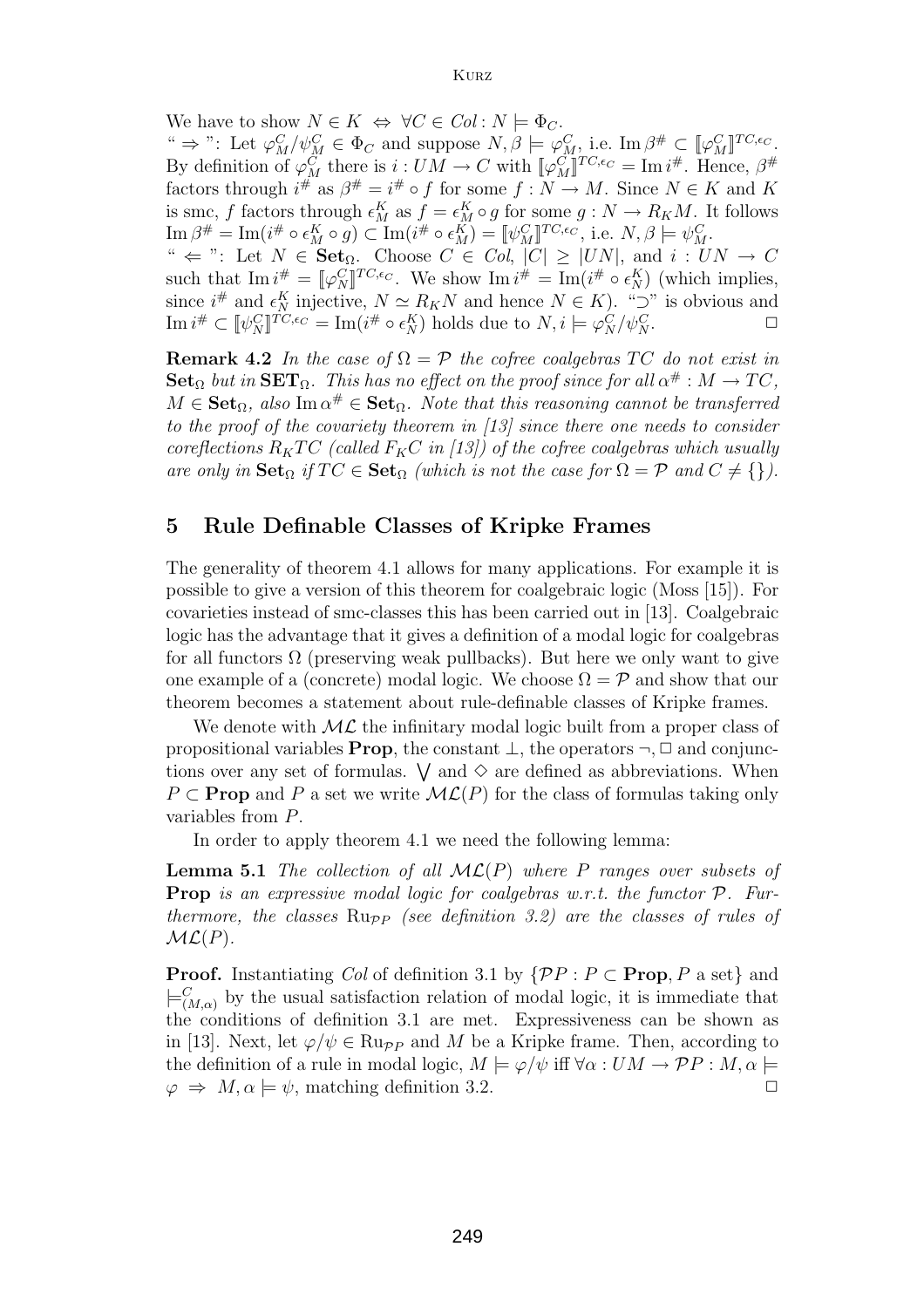**Theorem 5.2** *Let* K *be a class of Kripke frames. Then* K *is rule-definable iff* K *is closed under p-morphic images and disjoint unions.*

**Proof.** Recall that  $Col = \{PP : P \subset \textbf{Prop}, P \text{ a set}\}.$ 

"if": By lemma 5.1 and theorem 4.1.

"only if": K is rule-definable, that is, there is a class  $\Phi \subset {\varphi/\psi : \varphi, \psi \in \mathbb{R}^2}$  $M\mathcal{L}$  such that  $K = \{M \in \mathbf{Set}_{\Omega} : M \models \Phi\}$ . Let  $K_{\mathcal{P}P} = \{M \in \mathbf{Set}_{\Omega} : \emptyset\}$  $M \models \Phi \cap \text{Rupp}.$  We can then write  $K = \bigcap \{K_{\mathcal{P}P} : \mathcal{P}P \in Col\}$  and, by proposition 3.5,  $K = \bigcap \{H\Sigma K_{\mathcal{P}P} : \mathcal{P}P \in Col\}$ . Now, it follows from a general fact on closure operators that  $K \supset \text{H}\Sigma \bigcap \{K_{\mathcal{P}P} : \mathcal{P}P \in Col\}$  and, therefore,  $K \supset \text{H}\Sigma K$ .  $\Box$  $K \supset \text{H}\Sigma K$ .

Some readers might feel that the 'detour' via coalgebras is unnecessary and a proof of the theorem from first principles could be shorter. Let us therefore emphasise that our proof is in fact easy and short: once we established that a class K closed under p-morphic images and disjoint unions is determined by the coreflection morphisms  $\epsilon_M^K$  (see proposition 2.3), it remains<br>only to check that the coreflection morphisms (or more generally generated only to check that the coreflection morphisms (or more generally, generated subframes, ie., strong-monos) are indeed definable by rules (see lemma 5.1 and the proof of theorem 4.1).

#### **6 Conclusion**

This paper showed that the duality between quotients in algebra and subcoalgebras in coalgebra does not only allow for a dual of Birkhoff's variety theorem but also for a dual of the result characterising implicationally definable classes of algebras. Moreover, it was shown that the modal concept corresponding to an implication is not that of a formula  $\varphi \to \psi$  but that of a rule  $\varphi/\psi$ .

To study finitary specification languages for coalgebras containing (the expressiveness of) modal rules and appropriate deduction calculi is left for future research.

Let us mention that the duality of algebras and coalgebras has been used here as a heuristics. The proof of theorem 4.1 is not the formal (categorical) dual of a corresponding proof for algebras since it depends on the category of sets (and coalgebras over **Set** are dual to algebras over  $\mathbf{Set}^{op}$ ). As shown in [14] it is possible to give an account of the duality of modal and equational logic which makes the duality precise in a categorical sense.

#### **Acknowledgements**

I want to thank Alexander Knapp for comments on a previous draft. Diagrams were produced with Paul Taylor's macro package.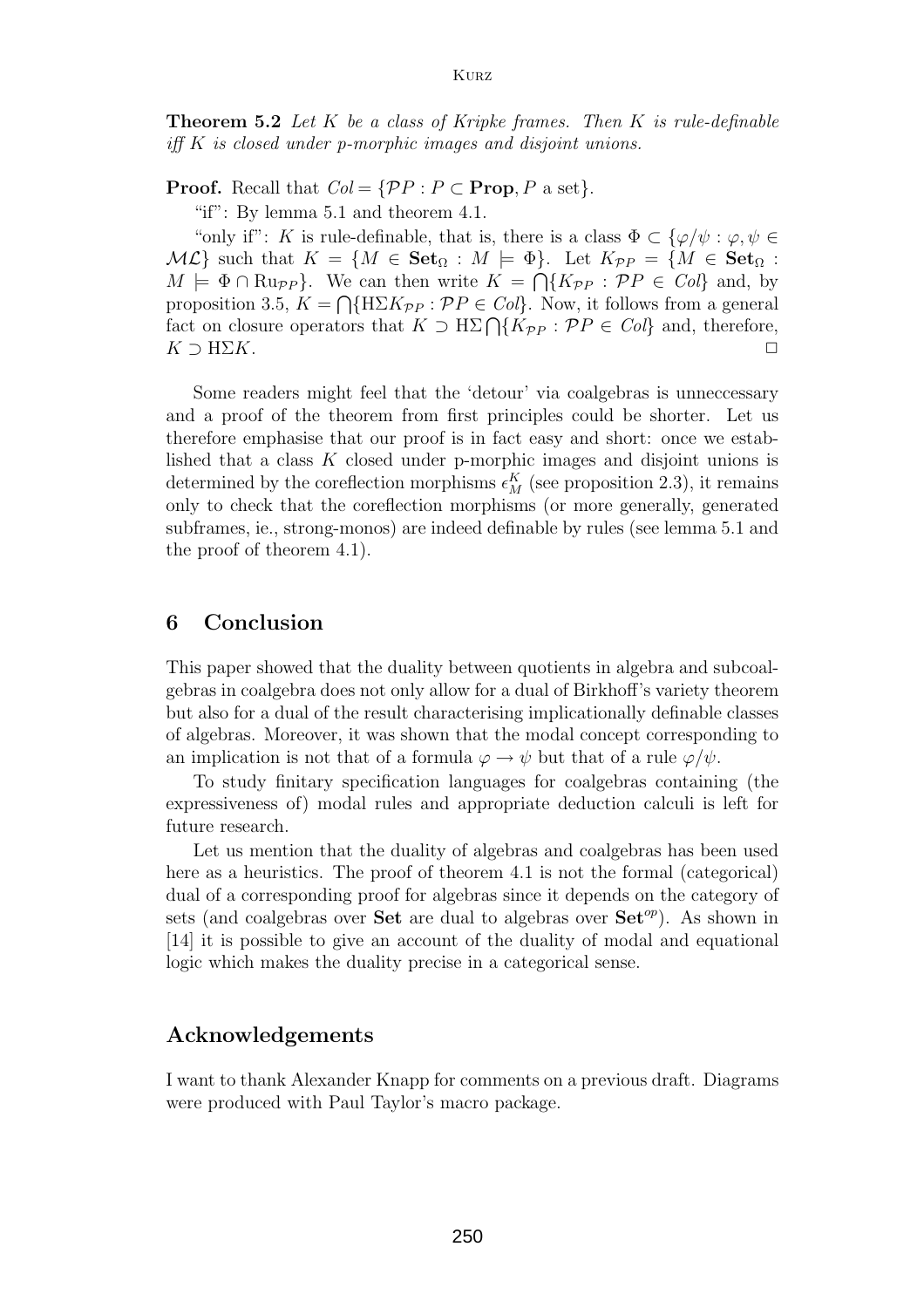#### **References**

- [1] Peter Aczel. *Non-Well-Founded Sets*. Center for the Study of Language and Information, Stanford University, 1988.
- [2] Peter Aczel and Nax Mendler. A final coalgebra theorem. In D. H. Pitt et al, editor, *Category Theory and Computer Science*, volume 389 of *LNCS*, pages 357–365. Springer, 1989.
- [3] B. Banaschewski and H. Herrlich. Subcategories defined by implications. *Houston Journal of Mathematics*, 2(2):149–171, 1976.
- [4] Francis Borceux. *Handbook of Categorical Algebra*. Cambridge University Press, 1994.
- [5] Robert Goldblatt. What is the coalgebraic analogue of Birkhoff's variety theorem? *Theoretical Computer Science*. To appear.
- [6] H. P. Gumm and T. Schröder. Covarieties and complete covarieties. In B. Jacobs, L. Moss, H. Reichel, and J. Rutten, editors, *Coalgebraic Methods in Computer Science (CMCS'98)*, volume 11 of *Electronic Notes in Theoretical Computer Science*, 1998.
- [7] H. P. Gumm and T. Schröder. Coalgebraic structure from weak limit preserving functors. In B. Jacobs, L. Moss, H. Reichel, and J. Rutten, editors, *Coalgebraic Methods in Computer Science (CMCS'00)*, volume 33 of *Electronic Notes in Theoretical Computer Science*, pages 113–134, 2000.
- [8] H. Peter Gumm. Equational and implicational classes of co-algebras. Extended abstract. *RelMiCS'4. The 4th International Seminar on Relational Methods in Logic, Algebra and Computer Science, Warsaw*, 1998.
- [9] Bart Jacobs. The temporal logic of coalgebras via galois algebras. Technical Report CSI-R9906, Computing Science Institute Nijmegen, 1999.
- [10] Bart Jacobs. Towards a duality result in coalgebraic modal logic. In Horst Reichel, editor, *Coalgebraic Methods in Computer Science (CMCS'00)*, volume 33 of *Electronic Notes in Theoretical Computer Science*, pages 163–198, 2000.
- [11] Fred Kröger. *Temporal Logic of Programs*. Springer, 1987.
- [12] Alexander Kurz. Specifying coalgebras with modal logic. *Theoretical Computer Science*, 260(1-2). To appear.
- [13] Alexander Kurz. A co-variety-theorem for modal logic. In *Proceedings of Advances in Modal Logic 2, Uppsala, 1998*. Center for the Study of Language and Information, Stanford University, 2000.
- [14] Alexander Kurz. *Logics for Coalgebras and Applications to Computer Science*. PhD thesis, Ludwig-Maximilians-Universität München, 2000. http://www. informatik.uni-muenchen.de/~kurz.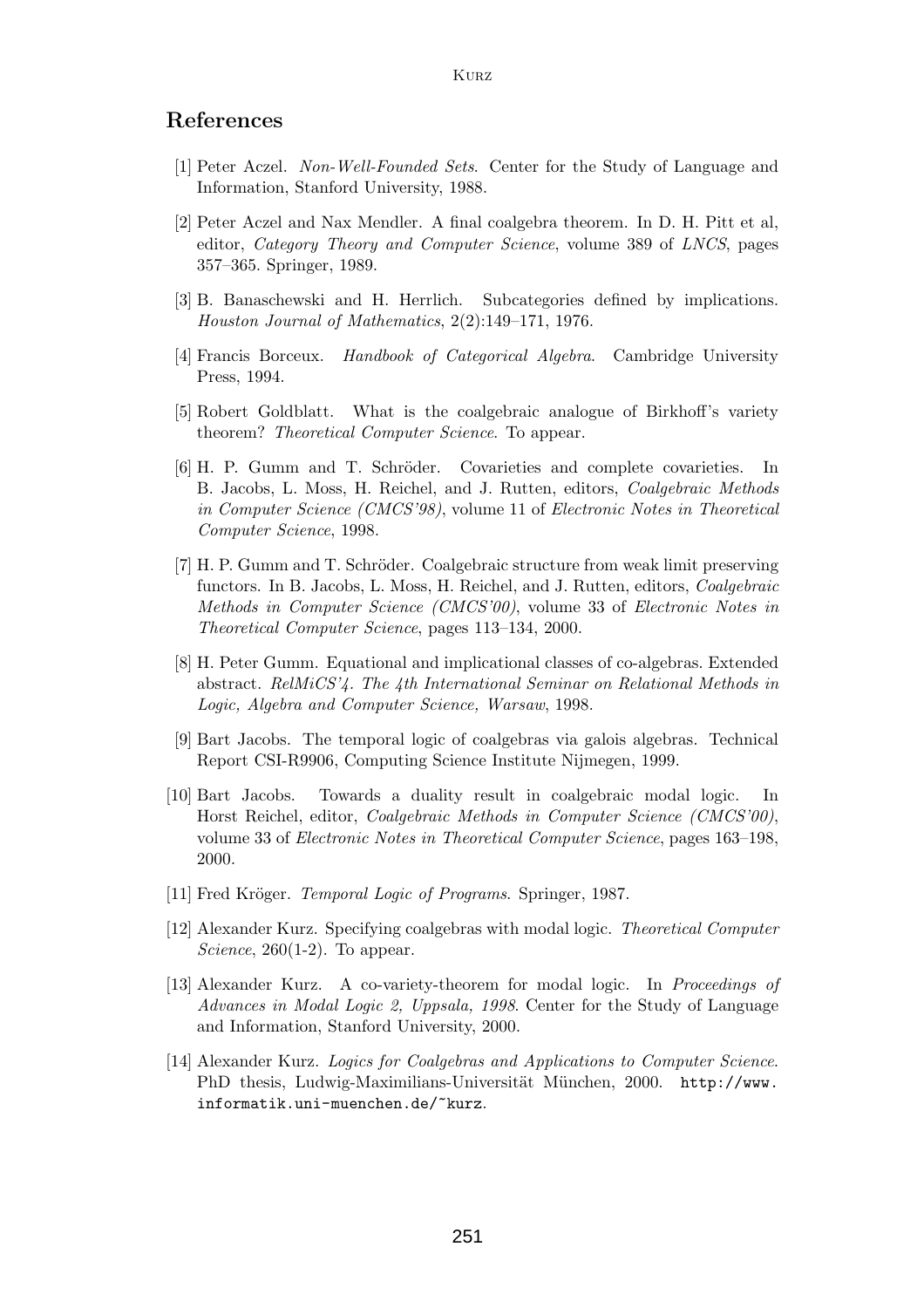- [15] Lawrence Moss. Coalgebraic logic. *Annals of Pure and Applied Logic*, 96:277– 317, 1999.
- [16] Dirk Pattinson. Semantical principles in the modal logic of coalgebras. In *Proceedings 18th International Symposium on Theoretical Aspects of Computer Science (STACS 2001)*, Lecture Notes in Computer Science, Berlin, 2001. Springer. To appear.
- [17] Martin R¨oßiger. From modal logic to terminal coalgebras. *Theoretical Computer Science*, 260(1-2). To appear.
- [18] Martin Rößiger. Coalgebras and modal logic. In Horst Reichel, editor, *Coalgebraic Methods in Computer Science (CMCS'00)*, volume 33 of *Electronic Notes in Theoretical Computer Science*, pages 299–320, 2000.
- [19] J. J. M. M. Rutten. Universal coalgebra:A theory of systems. *Theoretical Computer Science*, 249:3–80, 2000.
- [20] Wolfgang Wechler. *Universal Algebra for Computer Scientists*, volume 25 of *EATCS Monographs on Theoretical Computer Science*. Springer, 1992.

#### **A Strong Monomorphisms**

We establish that the strong monos in a category of coalgebras  $\textbf{Set}_{\Omega}$  are precisely the injective morphisms, ie. the subcoalgebras. First recall the definition of a strong mono (see eg. Borceux [4], I.4.3).

**Definition A.1 (Strong mono)** *A mono*  $f : M \rightarrow N$  *is called strong iff for all epis*  $g: X \to Y$  *and all*  $u: X \to M$ ,  $v: Y \to N$  *such that*  $f \circ u = v \circ g$  *there is a (necessarily unique)*  $w: Y \to M$  *such that*  $w \circ q = u$  *and*  $f \circ w = v$ :



From a technical point of view, this factorisation property is crucial to the results of this paper (it is used implicitely in almost all of the proofs). An immediate consequence is the following useful proposition.

**Proposition A.2 (Extremal monos)** *A strong mono* m *is extremal, that is, if* m *factors* as  $m = f \circ e$  *with*  $e$  *epi, then*  $e$  *is iso.* 

In the category **Set** monos, extremal monos, and strong monos are all simply injective mappings. In the category of  $\Omega$ -coalgebras monos need not be injective (see Gumm and Schröder  $[7]$ ). The following proposition shows that strong monos are precisely the injective morphisms in **Set** $\Omega$ .<br>**Proposition A.3** 

### **Proposition A.3**

(i) *If*  $f \in \mathbf{Set}_{\Omega}$  *is mono as a mapping in* **Set** *then*  $f$  *is strong mono in*  $\mathbf{Set}_{\Omega}$ *.*